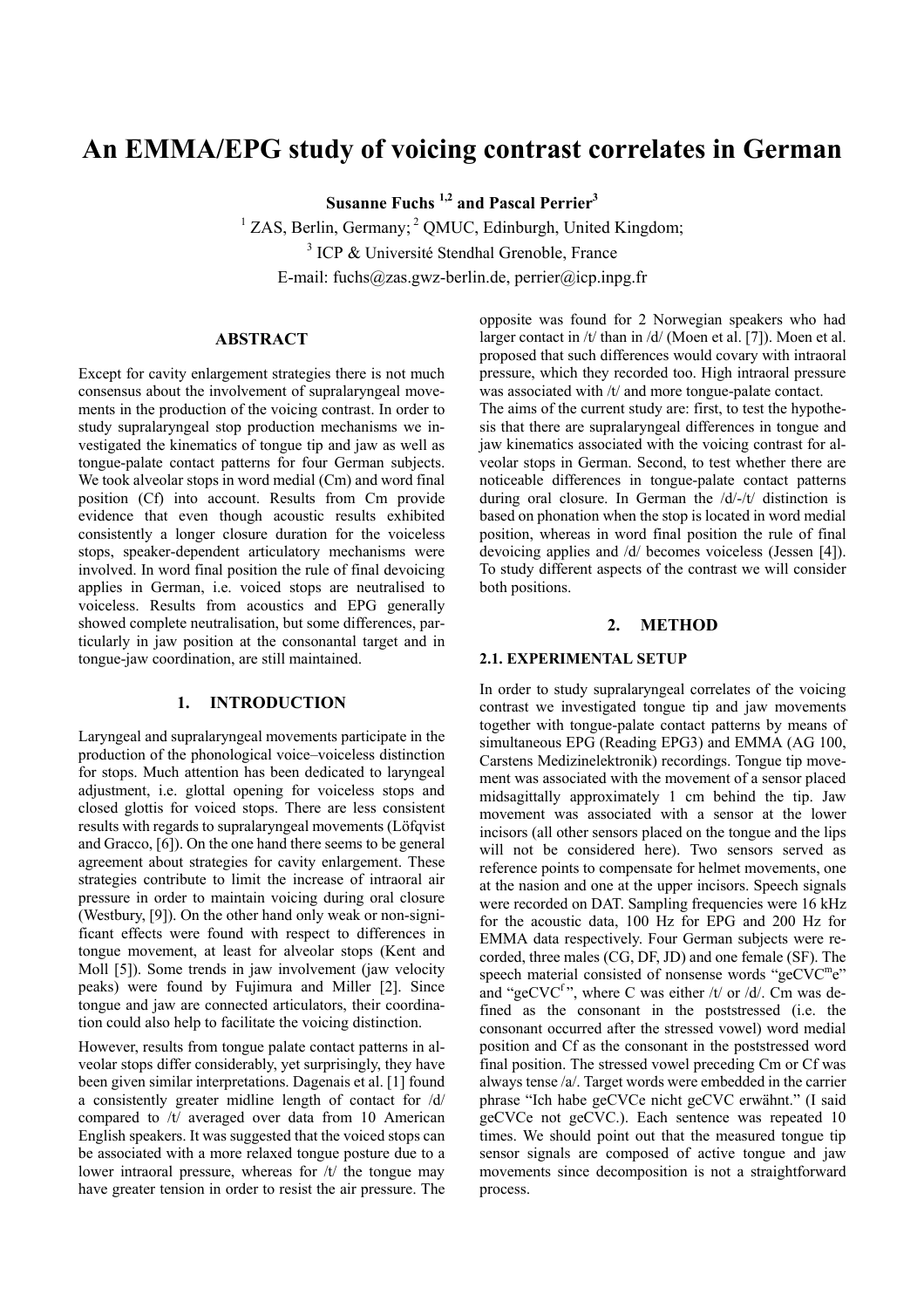## **2.2. LABELING CRITERIA AND DATA ANALYSIS**

Acoustic data: Three time landmarks were labeled to calculate closure and noise duration: *tF2off* as the offset of the second formant in /a/, *tb* as the first burst and *tnoisoff* as the offset of high-frequency noise on the spectrogram. Closure duration *(clos)* was calculated as *tb-tF2off* and noise duration *(nois)* as *tnoisoff-tb*. *Nois* and *clos* could not be computed for the cases where burst or high frequency noise were missing.

EPG data: Regarding EPG data, 2 time landmarks were taken into account. Closure onset *tcloson* was defined as the time where at least 2 contacts were "on" in the most central region (column 3 to 6) of the anterior part (row 1 to 4) of the artificial palate. Closure offset *tclosoff* was defined as the last EPG pattern before oral release. For incomplete closure we chose the time point before one contact in the anterior region was missing. However, we also made a note, where this incomplete closure occurred (in the front or in the lateral region). From the tongue-palate contact patterns we computed 3 parameters: the percentage of contact in the anterior region (*ant*), in the posterior region (*post*) and the centre of gravity index (*cog*) following Hardcastle et al.[3]. The *cog* parameter is a weighted EPG index of the main concentration in the front–back dimension. The higher the *cog* value, the more anterior the sound is articulated.

Since we were especially interested in changes of tongue-palate contact patterns during oral closure, we compared /d/ and /t/ with respect to changes of the *ant, post* and *cog* parameters. Concerning changes in tongue-palate contact patterns we applied the following procedure: for each subject and each repetition the whole closure duration was normalised in time, and in a second step we over-sampled the values of the relevant EPG parameter so that for each parameter 10 values were computed during each normalised closure duration.

EMMA data: The movement of the closing gesture from the stressed vowel to the following stop was defined on the tangential velocity signal of the relevant sensor (tongue tip and jaw). We labeled 5 time landmarks: *ton, tlow1, tmax, tlow2* and *toff*. *Ton* and *toff* correspond to the velocity minima, *tmax* to the velocity peak, *tlow1* was defined using a 20% threshold criterion in the velocity signal (= the onset of the closing gesture) and *tlow2* was defined with a 20% threshold criterion too  $(=$  offset of the closing gesture).

Several temporal as well as spatial articulatory correlates from *tlow1, tmax* and *tlow2* were taken into account:

- the duration of the overall closing gesture (*clg\_dur\_tt* defined on the tongue tip tangential velocity signal and *clg\_dur\_j* defined on the jaw tangential velocity signal) as the difference between *tlow2* and *tlow1* of the relevant sensor,

- the movement amplitudes for tongue tip and jaw movements *(amp\_clg\_tt, amp\_clg\_j)* as the integral in the tongue tip closing gesture interval from *tlow1* to *tlow2* of the tongue tip tangential velocity signal and additionally in the EPG defined closure interval as the integral from *tcloson* to *tclosoff* of the tongue tip tangential velocity signal (*amp\_clos\_tt*) and of the jaw tangential velocity signal (*amp\_clos\_j*),

- the velocity peaks of the closing gesture for tongue tip (*peak\_tt*) and jaw movements (*peak\_j*),

- the x-values (horizontal dimension) and y-values (vertical dimension) for tongue tip and jaw sensors at the beginning of the tongue tip closing gesture *tlow1* and when the tongue tip reaches its consonantal target at *tlow2*

- the latencies between onset of tongue tip and jaw movements (on = tlow1 tt-tlow1  $j$ ) and offset of tongue tip and jaw movements (off = tlow2 tt-tlow2 j) of the closing gesture.

# **3. RESULTS**

#### **3.1. ACOUSTIC RESULTS**

In order to test the significance of the results the General Linear Model (GLM) in SPSS version 11.0 was used at a .05 significance level. Closure and noise duration were used as dependent variables and consonant (i.e. /d/ versus /t/) as the independent variable, split by subject (CG, DF, JD, SF) and position (Cm, Cf).

In word medial position closure duration was significantly shorter for /d/ compared to /t/, whereas it did not differ in word final position. Similar to closure duration, noise duration was significantly longer for /t/ in word medial position. In most cases the measured noise duration in /d/ consisted of the duration of the weak burst signal. Surprisingly, for subject SF 8 out of 10 /d/'s were rather devoiced in word medial position.

In word final position three subjects (DF, JD, SF) do not show any significant differences with regards to noise duration, whereas CG showed a highly significant effect with longer noise duration for /t/. However, we assume that results from CG are in agreement with recent work on final devoicing and neutralisation with respect to regional variations of German (Piroth and Janker [8]). CG grew up near Lake Constance in southern Germany. Since Piroth and Janker show that Bavarian speakers do not totally neutralise voiced stops in word final position, it is most likely that subjects from another southern German region close to Bavaria produce a similar incomplete neutralisation.

## **3.2. RESULTS FROM EMMA**

The following table provides an overview of the calculated supralaryngeal correlates which could participate in the voicing distinction. Again, we used the GLM in SPSS, where each of the movement amplitudes, velocity peaks, xand y-positions were the dependent variables and consonant  $(d/\text{versus } t)$  the independent variable, split by subject and position.

Word medial position: Even though there was a consistent significant difference regarding acoustic closure duration, the duration of the relevant tongue tip closing gestures did not differ for 3 out of 4 subjects. However, jaw movement duration was shorter in /d/ for DF and SF. One could expect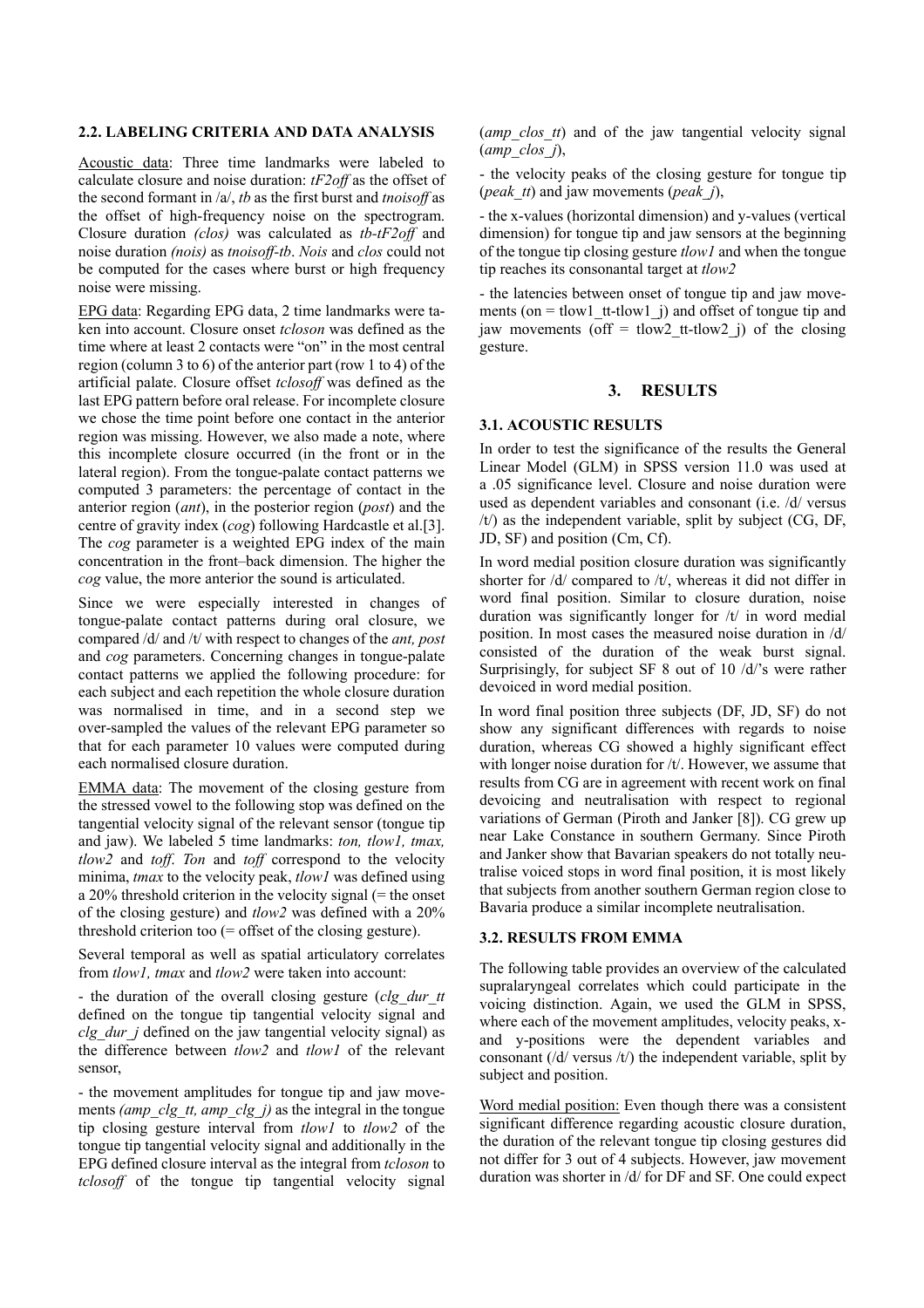that a shorter articulatory closure duration in /d/ is accompanied by a smaller movement amplitude. This was true for JD and DF concerning tongue tip and jaw movement amplitudes during closure and jaw amplitudes for CG and SF, but did not hold for tongue tip amplitudes (CG, SF). Tongue tip velocity peaks were higher in /d/ than /t/ for CG and SF.

| subject                  | $\mathbf{C}\mathbf{G}^-$ | DF                   | JD             | SF                   |
|--------------------------|--------------------------|----------------------|----------------|----------------------|
| position                 | Cm/Cf                    | Cm/Cf                | Cm/Cf          | Cm/Cf                |
| temporal                 |                          |                      |                |                      |
| clg dur tt               | $=/-$                    | $=/-$                | $++/=$         | $=/-$                |
| clg dur j                | =/---                    | $-/-$                | $=/-$          | ---/---              |
| movement                 |                          |                      |                |                      |
| amplitudes               |                          |                      |                |                      |
| amp clg tt               | $++/+$                   | $=/-$                | $-/-$          | $=/-$                |
| amp clg j                | $---/=$                  | $=/-$                | $+/-$          | $\frac{-}{\pm}$      |
| amp clos tt              | $+++/-$                  | $\frac{-}{\sqrt{2}}$ | ---/=          | $=/-$                |
| amp clos j               | $=/-$                    | $---/=$              | $---/=$        | $=/-$                |
| velocity peaks           |                          |                      |                |                      |
| peak tt                  | $++/=$                   | $=/-$                | $---/+$        | $+/+$                |
| peak j                   | ---/=                    | $=/-$                | $=$ /+         | $=/-$                |
| y-positions              |                          |                      |                |                      |
| tlowl tt y               | $-/-$                    | $=/-$                | ---/---        | $-/-$                |
| tlowl $j$ y              | $=$ /--                  | $=/-$                | $=$ /--        | $=/-$                |
| tlow2 tt y               | $+++/-$                  | ---/=                | $---/---$      | $=/-$                |
| $tlow2_j y$              | $---/$                   | $-/-$                | $+++/-$        | $-$ /---             |
| x-positions              |                          |                      |                |                      |
| tlow1 tt x               | $-/-$                    | ---/=                | $-\frac{1}{2}$ | $\frac{\mu}{\sigma}$ |
| tlow $1 \underline{j} x$ | $=/-$                    | $=/-$                | $=/-$          | $-/-$                |
| tlow2 tt x               | ---/=                    | $-/-$                | ---/=          | ---/=                |
| tlow $2$ j x             | $=/-$                    | $=/-$                | $+/-$          | $-/-$                |

**Table 1:** Results from GLM with respect to differences of /d/ and /t/, split by subject (CG, DF, JD, SF) and position  $(Cm = word medial, Cf = word final);$  "-" corresponds to  $\frac{d}{d}$ which was smaller, shorter, lower or more retracted compared to  $/t$ ; "=" no significant difference; "+" opposite to "-"; "+++"or "---" p<0.001; "++" or "--" p $\leq$ 0.01; "+" or "-" p≤0.05; for further explanation see text.

More consistent results can be seen for y- and x-positions. Tongue tip started with a lower (CG, JD, SF) and more retracted position (all) in /d/ compared to /t/, whereas jaw positions did not differ. At the consonantal target tongue tip still had a lower (DF, JD) and retracted position (all) and the jaw was lower too for CG, DF and SF. Since there seemed to be different involvement of tongue and jaw, we further calculated tongue-jaw latencies at the onset and offset of the closing gesture.

In word medial position it was found that tongue and jaw started the closing gesture relatively synchronously with some exceptions in JD's data. At the consonantal target JD and SF still exhibited relative synchrony for /d/, but not for /t/. In /t/, tongue tip reached its target first, followed by a delayed jaw (comparable with the example in figure 1).

Word final position: Although most of the articulatory characteristics analysed here were completely neutralised, some significant differences concerning jaw closing gesture duration (shorter for /d/), velocity peaks for tongue

tip (higher for /d/), y-position at closing gesture onset for tongue tip and jaw (lower for  $\langle d \rangle$ ), and y-position at the consonantal target for the jaw (lower for /d/) maintained.



**Figure 1:** Example for SF's tongue-jaw coordination in ms at the consonantal target for  $\frac{d}{d}$  (left) and  $\frac{d}{d}$  (right); each  $bar corresponds to one token; negative values = jaw delay$ 

Concerning tongue-jaw coordination at closing gesture onset, generally similar differences are found as in word medial position. At the consonantal target a considerable delay of the jaw was found for /t/, whereas in /d/ tongue and jaw are more synchronised (CG, SF, and a trend in DF; for an example see figure 1).

# **3.3. RESULTS FROM EPG**

Electropalatographically defined closure duration showed similar significant effects to acoustically defined closure duration, but the first were slightly shorter. This could be a result of sampling frequency and labeling. Time normalised interpolated EPG results provide evidence that in most cases /d/ and /t/ were produced with differences in *ant, post* and *cog* in word medial position (Figure 2), whereas in word final position they were almost identical, hence we will focus on Cm.

The *ant* was significantly lower during the whole closure period in /d/ for DF and JD. For CG the /d/-/t/ difference lies rather in changes of the *ant* than in maximum contact. There was also a general trend in all subjects' /t/ production towards a small increase of *ant* at the beginning of the closure, followed by a relatively stable phase. Changes in /d/ are more speaker dependent. The *post* increased continuously during closure for /t/, whereas in /d/ it increased slightly less. A lower percentage of contact in the posterior region during /d/ closure was associated with cavity enlargement strategies. Differences of the *cog* were only marginal.

Additionally it was found, that /d/ was produced with incomplete anterior closure in Cm (2x for DF and 6x JD) and even with lateral opening in CG's data (all /d/ in Cm and 4x in Cf). Note, CG has the longest EPG palate. Concerning cavity enlargement strategies such incomplete closures should not be neglected since they do not permit increasing intraoral pressure.